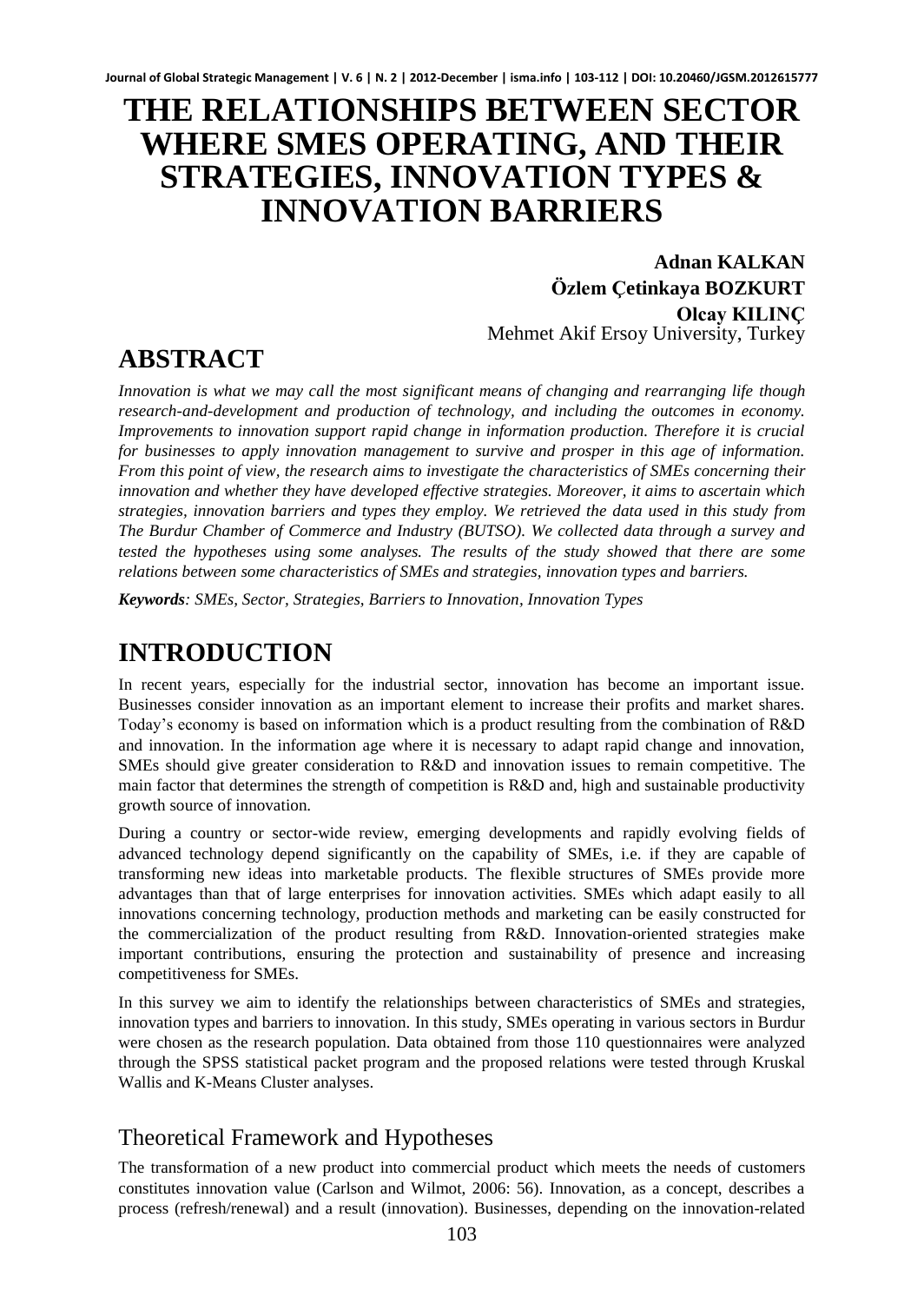expectations determine an innovation strategy. The process of determination of innovation strategy is similar to process of determination of business management strategy. Because business basic strategies and innovation strategies is highly depend on each other (Ecevit and Isık, 2011: 540). It is not possible to perform the necessary steps of innovation management for business without effective strategy (Cormican and O'sullġvan, 2004: 819). Actuation continuous innovation in business is related to strategy development and, if appropriate strategies are not developed innovation will affected adversely (Mone et al., 1998: 115). To become innovative, businesses should be open to change, follow up innovations in their fields and have a flexible organizational structure (Dengiz ve Belgin, 2007: 267).

## *SMEs*

The SMEs plays an important role in creating jobs and wealth in the Turkish economy. SMEs are an essential source of jobs, entrepreneurial spirit and innovation and are thus very important for fostering competitiveness (Fatoki, 2011: 193). The Turkish economy is characterized by a high growth rate (8.9% for Turkey and 1.8% for EU in 2010), relatively high inflation (Consumer Price Index) rate (6.4% for Turkey and 2.6% for EU in 2010) and a relatively high rate of unemployment (10.7% for Turkey and 9.7% for EU in 2010) compared to EU-27 (TUIK and Eurostat). SMEs employ 76.7% of the working population and the share of the SMEs in production is 38% in Turkey (Cansız, 2008: 5).

# Innovation and Innovation Types

Due to fierce competition in the marketplace, globalization and an explosion of technology in recent years, innovation and differentiation are considered as a necessity for every company. At the same time, to achieve market success and sustain a competitive advantage, businesses need to exploit new opportunities, develop new products and/or services and markets (Tajeddini, 2010: 221).

Innovation is defined as "implementing new ideas that create value". This generic description refers to the various types of innovation such as product development, the deployment of new process technologies, and also management practices. This means the adoption of new products and/or processes to increase competitiveness and overall profitability, based on customer needs and requirements (Leskovar, 2007: 535).

The Oslo guide (2005: 51) has given a large extent place to the definitions about innovation and the types of innovation. In these definitions, four types of innovation are discussed. These are product innovation, process innovation, marketing innovation and organizational innovation.

*Product innovations* include both presentation of new products and services to market, and major improvements in the functional or user characteristics of existing goods and services (Oslo guide, 2005: 52). *Process innovation* includes major changes in methods, equipments and/or software. A new type of production method can be an example for process innovation. *Marketing innovations*, to increase the company's sales, aim to respond the customers' needs more successful way, open new markets or locate a company's product in market in a new way. The new sales techniques, new financial methods (venture capital) can be seen as marketing innovations. *Organizational innovation* can be defined as implementing a new organizational method in commercial practices, workplace organization or external relations for a company (Antonioli, et al., 2004: 19). Organizational innovations in commercial practices, involve the realization of new methods of organizing routines and procedures for conducting the work.

# Strategies

Strategy is the outcome of decisions made to guide an organization with respect to environment, structure and processes that influence its organizational performance. There are several typologies. According to Zahra and Pearce (1990) and Smith et al. (1989), the most popular typology is Miles and Snow's. Miles and Snow's typology consists of four types of business strategy defined as prospector, defender, analyzer and reactor (Croteau and Bergeron, 2001: 78-79). If management does not select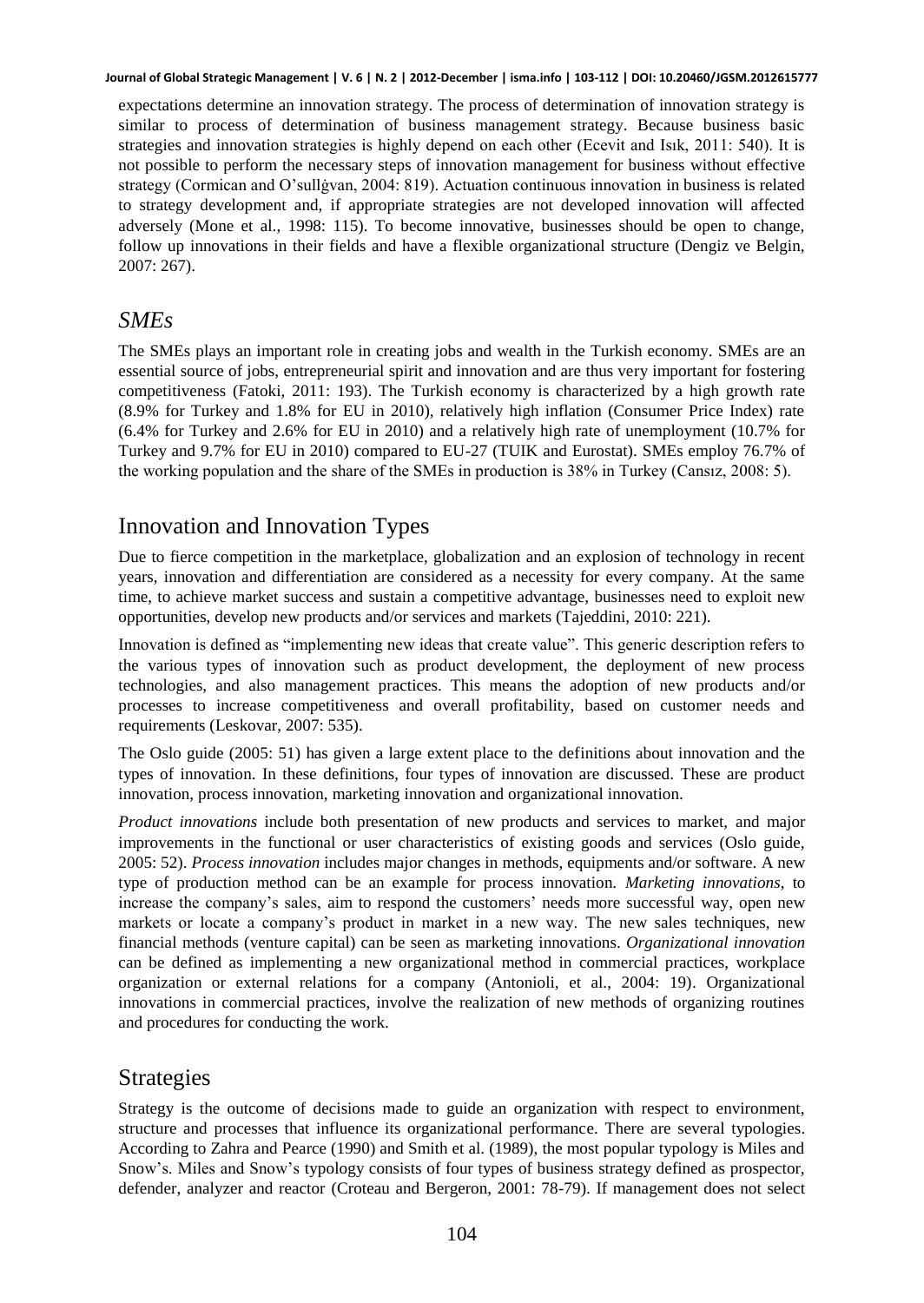one of these strategies, then the organization will be slow to respond to opportunities and probably show an ineffective performance in its sector (Hambrick, 1983: 8).

Organizations supporting the prospector strategy wish to have access to the largest possible market. They are characterized by their repeated efforts to innovate and bring changes in their industry. Organizations favoring the defender strategy have a restricted market and stress production efficiency. They emphasize the excellence of their products, the quality of their services and their lower prices. Organizations implementing the analyzer strategy share both prospector and defender characteristics, but in moderation. They seek to be first to introduce some new products, but are satisfied to remain in second place with certain products that offer a good quality/price ratio. Finally, organizations supporting the reactor strategy ignore new opportunities, and cannot maintain markets already acquired or take true risks (Croteau and Bergeron, 2001: 78-79).

## Barriers to Innovation

Even in industrialized countries, SMEs are expected to face relatively more barriers to innovation than large firms. As SMEs have comparatively more inadequate internal resources and lack of expertise, the interactive character of innovation in their case becomes even more intense than in large firms. This is one of the reasons that higher importance is attached to barriers. It is generally believed that once SME entrepreneurs identify their innovation barriers, study their impacts and take actions to eliminate them, then the natural flow of innovation will be re-established and maintained. Because innovation is not an automatic or spontaneous process it requires entrepreneurs to provide motivation, effort and risk acceptance to proceed (Demirbaş, 2005: 6).

Hadjimanolis grouped the barriers to innovation in two different ways: Internal barriers and external barriers. External barrier was grouped as supply, demand and environmental. Supply barrier was diversified as technological knowledge, financial and missing material. Demand barriers consist of customer needs, innovation seen as a risk, internal and international market limits. It can be said that environmental barriers consist of the various government regulations, competition measures and laws. A part of the internal barriers is due to the insufficient resources of business. The lack of financial power, the lack of technical expertise, management, culture, etc. were given as an example for internal barriers. According to the research, the other part of internal barriers is due to the lack of system. The old type of accounting systems can be given as an example. The other part of internal barriers is due to the lack in human resources. The management attitude to risk or the resistance of employees to innovation can be given as an example (Günay, 2007: 32-33).

Piatier (1984) differentiated barriers as external to the firm (supply, demand and environmental barriers) and internal to the firm (resource related, culture and systems related and human nature related). Supply barriers include difficulties in obtaining technological information, raw materials, and finance. Demand barriers have to do with customer needs, their perception of the risk of innovation, and domestic or foreign market limitations. Environmental ones include various government regulations, antitrust measures, and policy actions. Resource related, e.g. lack of internal funds, technical expertise or management time; culture and systems related e.g. out-of date accountancy systems; and human nature related, e.g. attitude of top manager to risk or employee resistance to innovation (Demirbaş. 2005: 6).

### Development of Hypotheses

In the light of the literature, we argued that there were some relations between the characteristics of SMEs and their innovation types, strategies, internal and external innovation barriers, and proposed some hypotheses following:

- *H1: There is a relationship between sector where SMEs operate and external innovation barriers.*
- *H2: There is a relationship between sector where SMEs operate and internal innovation barriers.*
- *H3: There is a relationship between sector where SMEs operate and innovation types.*
- *H4: There is a relationship between sector where SMEs operate and strategies.*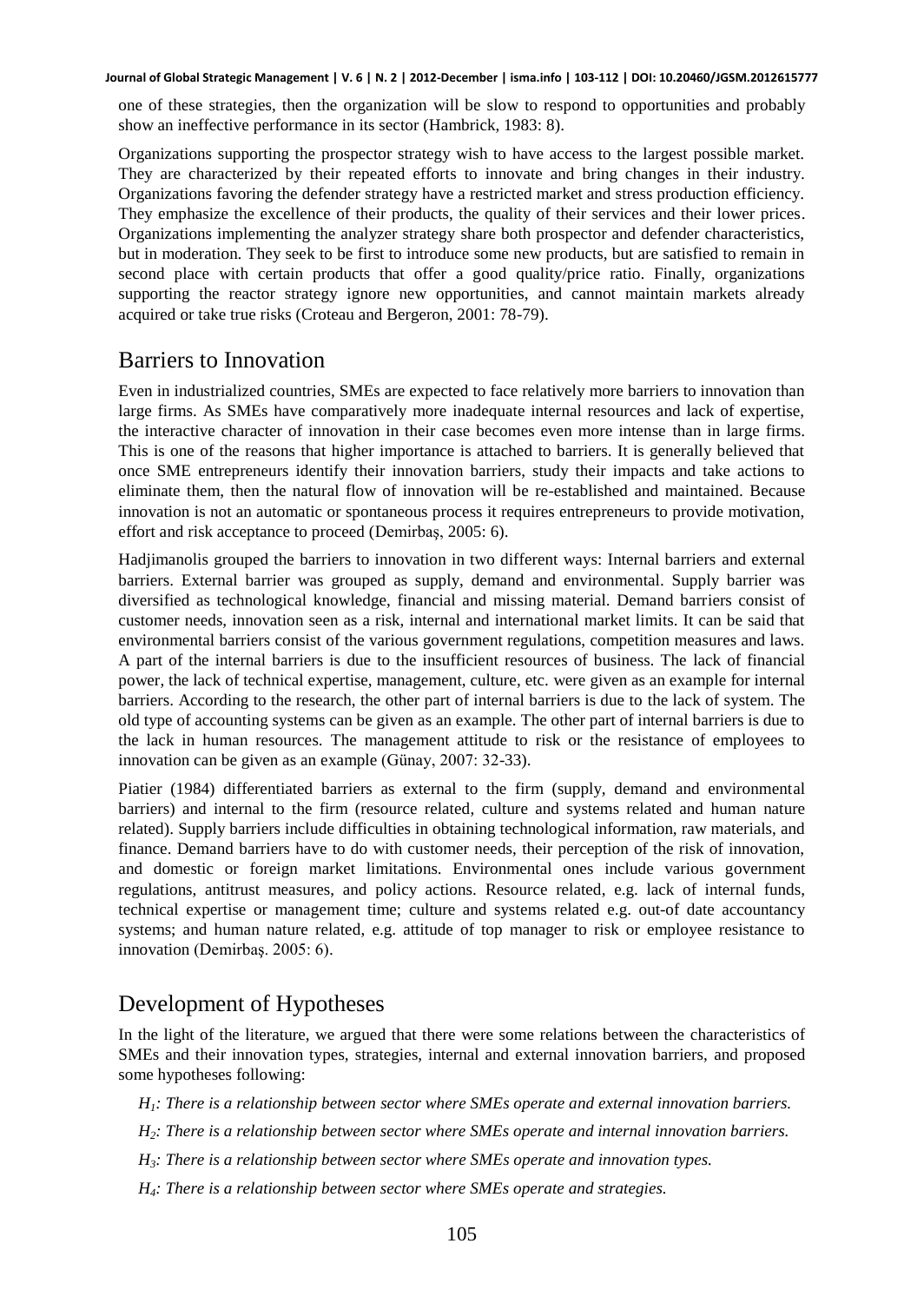# **Research Method**

# Research Goal

In this survey we aim to identify the relationships between characteristics of SMEs and strategies, innovation types and barriers to innovation. To test the propositions, a field survey using questionnaires was conducted. The contribution of this research should be discussed with respect to the progress made in methodological and empirical knowledge about innovation, strategies and innovation barriers. This paper aims to present barriers to innovation and strategies in SMEs. The data is analyzed empirically. In this study, strategies, innovation types and barriers to innovation in SMEs have been investigated and tested.

# Sample and Data Collection

In this study, SMEs operating in various sectors in Burdur were chosen as the research population. Randomly selected 110 SMEs were taken as the sample of the research. The number of SMEs registered to Burdur Commerce and Industry Chamber (BUTSO) is 460 (population) in Burdur in 2012. The rate of randomly selected sampling is 24%. Analysis has been carried out using data which were obtained from the SMEs in Burdur by using a questionnaire form. In this study, respondents were asked to rate on five-point Likert scales (1: certainly disagree, ….., 5: certainly agree). The respondents were chosen from the top and mid-level managers in SMEs. Questionnaires were subjected to respondents by interviewing face to face. Data obtained from those 110 questionnaires were analyzed through the SPSS statistical packet program and the proposed relations were tested through Kruskal Wallis and K-Means Cluster analyses.

## Analyses and Results

First the *Descriptive Statistics* test was applied to data in order to obtain descriptive information about SMEs. The values obtained from the test are given in Table 1.

| <i>Subjects</i>                   | $\%$ | Descriptions |              |               |            |         |
|-----------------------------------|------|--------------|--------------|---------------|------------|---------|
| <b>Sectors</b>                    |      | Production   | Service      | Trade         |            |         |
|                                   | $\%$ | 46.4         | 35.5         | 18.1          |            |         |
| # of Employees                    |      | $1 - 10$     | $11 - 50$    | <i>Others</i> |            |         |
|                                   | $\%$ | 47.3         | 41.8         | 10.9          |            |         |
| # of University Graduates         |      | $1 - 10$     | $11 - 50$    | <i>Others</i> |            |         |
|                                   | $\%$ | 86.4         | 10.9         | 2.7           |            |         |
| Duration of Activity (years)      |      | $1 - 5$      | $6 - 10$     | $11 - 15$     | $16-20$    | $>$ 20  |
|                                   | $\%$ | 25.5         | 27.3         | 16.4          | 8.2        | 22.7    |
| R&D Expenditures/Total<br>Capital |      | $0\%$        | $\langle$ 1% | $1 - 5\%$     | $6 - 10\%$ | $>11\%$ |
|                                   | $\%$ | 41.8         | 18.2         | 20            | 12.7       | 7.3     |

**Table 1. Descriptive Statistics for SMEs.** 

The number of SMEs which has the number of university graduates among the 1-10 is higher in production (47 enterprises) than that of in service (29 enterprises). This number is the least in trade (19 enterprises).

### **Table 2. The Number of University Graduates in SMEs According to Sectors (A2\* A4 Crosstabulation)**

|                                          | A4 |    |  |  |          |
|------------------------------------------|----|----|--|--|----------|
| Variables $1-10$ $11-50$ $51-100$ $>250$ |    |    |  |  | $1 - 10$ |
| Production                               | 47 | 4  |  |  | 51       |
| A <sub>2</sub> Service                   | 29 |    |  |  | 20       |
| Trade                                    | 19 | 7  |  |  | 39       |
| Total                                    | 95 | 12 |  |  | 110      |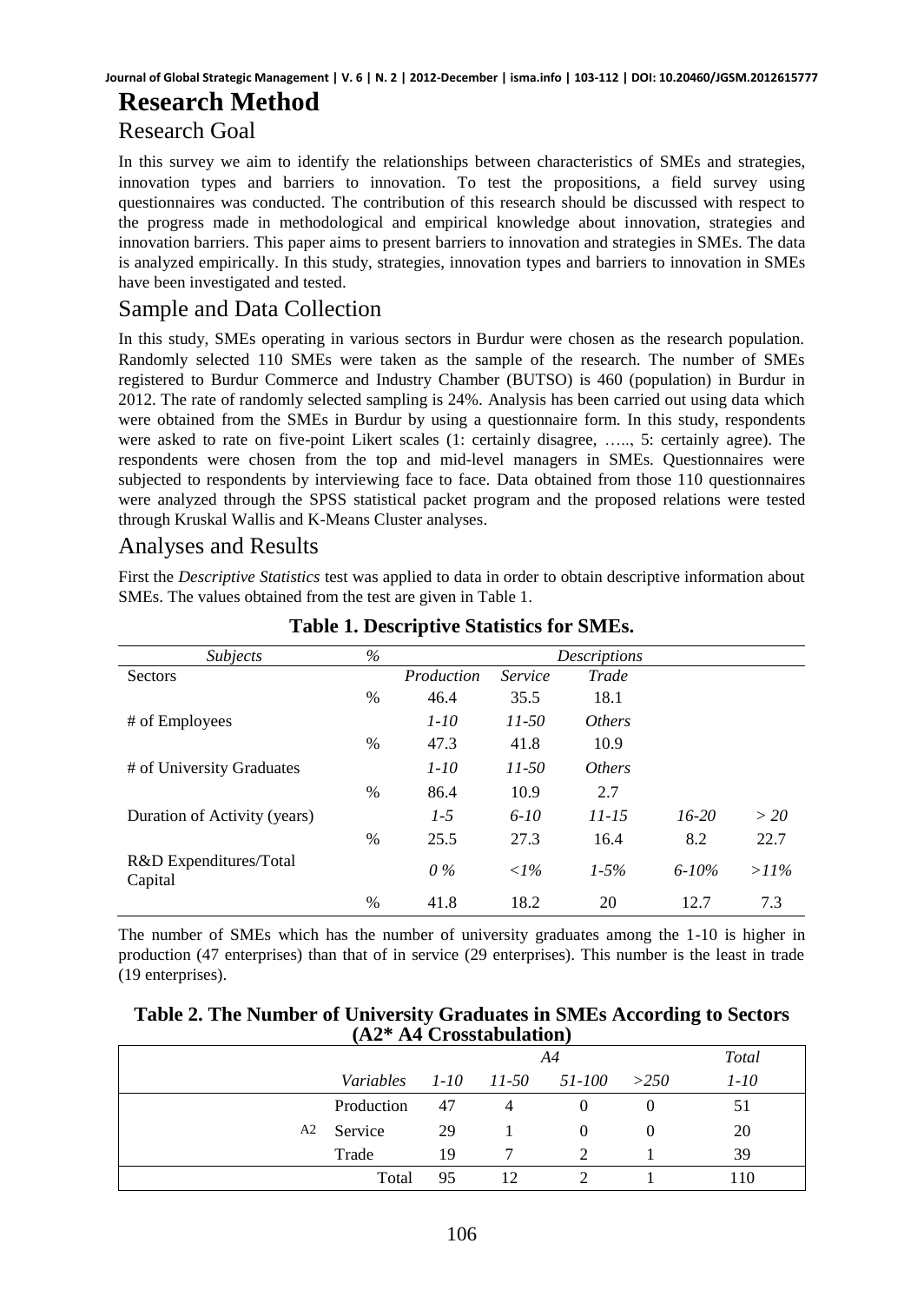In this study, sector as independent variables, innovation types with twenty dimensions, internal innovation barriers with nineteen dimensions, external innovation barriers with twenty three dimensions and strategies with seventeen dimensions as dependent variables have been chosen. Here, the relationships between dependent and independent variables have been investigated and measured. With regard to this issue various hypotheses have been developed and the accuracy of these hypotheses was investigated. According to Kolmogorov-Smirnov ( $n=110 > 29$ ) normality test, it was determined that none of the distributions (Asyp. Sig.  $< .05$ ) did not conform to normal distribution (Table 3).

| <i>Variables</i>        | Kolmogorov-<br>Smirnov Z | Tot. Var.<br>Explained | Asymp.<br>$Sig. (2-tailed)$ |
|-------------------------|--------------------------|------------------------|-----------------------------|
| <b>Strategies</b>       | .850                     | 59.58                  | .000                        |
| <b>Innovation Types</b> | .833                     | 65.27                  | .000                        |
| Barriers to Innovation  | .710                     | 69.29                  | .000                        |

#### **Table 3. One-Sample Kolmogorov-Smirnov Test Values**

The reliability coefficients for variables are given in Table 4.

|  | Table 4. Cronbach Alpha Values |  |  |
|--|--------------------------------|--|--|
|--|--------------------------------|--|--|

| <i>Variables</i>              | $\alpha$ |        | Sig. |
|-------------------------------|----------|--------|------|
| <b>Innovation Types</b>       | .906     | 19.506 | .000 |
| <b>Barriers to Innovation</b> | .915     | 14.861 | .000 |
| Strategies                    | .889     | 13.115 | .000 |
| Totally                       | .919     | 24.161 | .000 |

Alpha coefficients obtained were accepted because they were higher than 0.50, as defined by Bagozzi and Yi (1988), and 0.70 as defined by Nunnally (1978), respectively. Hypotheses were tested by applying the Kruskal-Wallis statistical method because the distribution of the data did not conform to normal distribution.

According to hypothesis test results, it was seen that the sector affected the idea of taking the support from institutions and organizations was difficult due to the bureaucratic practices dimension which was one of the external innovation barriers (Sig.  $.038 < .05$ ).

#### *H1: There is a relationship between sector where SMEs operate and external innovation barriers.*

As a result of non-hierarchical cluster analysis (K-Means Cluster Analyses), sectors were clustered under three groups. Cluster members are service, production and trade.

According to final cluster centers table, the idea of taking the support is difficult due to the bureaucratic practices in trade enterprises is more dominated than the others (Table 5).

#### **Table 5. Mean Values of Sectors for External Innovation Barriers**

| <i>Variables</i>                                                                                                     | $\mu$ | Service Production Trade<br>$\mu$ | $\mu$ | Sig. |
|----------------------------------------------------------------------------------------------------------------------|-------|-----------------------------------|-------|------|
| The idea of taking the support from institutions and<br>organizations is difficult due to the bureaucratic practices | 2.76  | 342                               | 4.09  | .038 |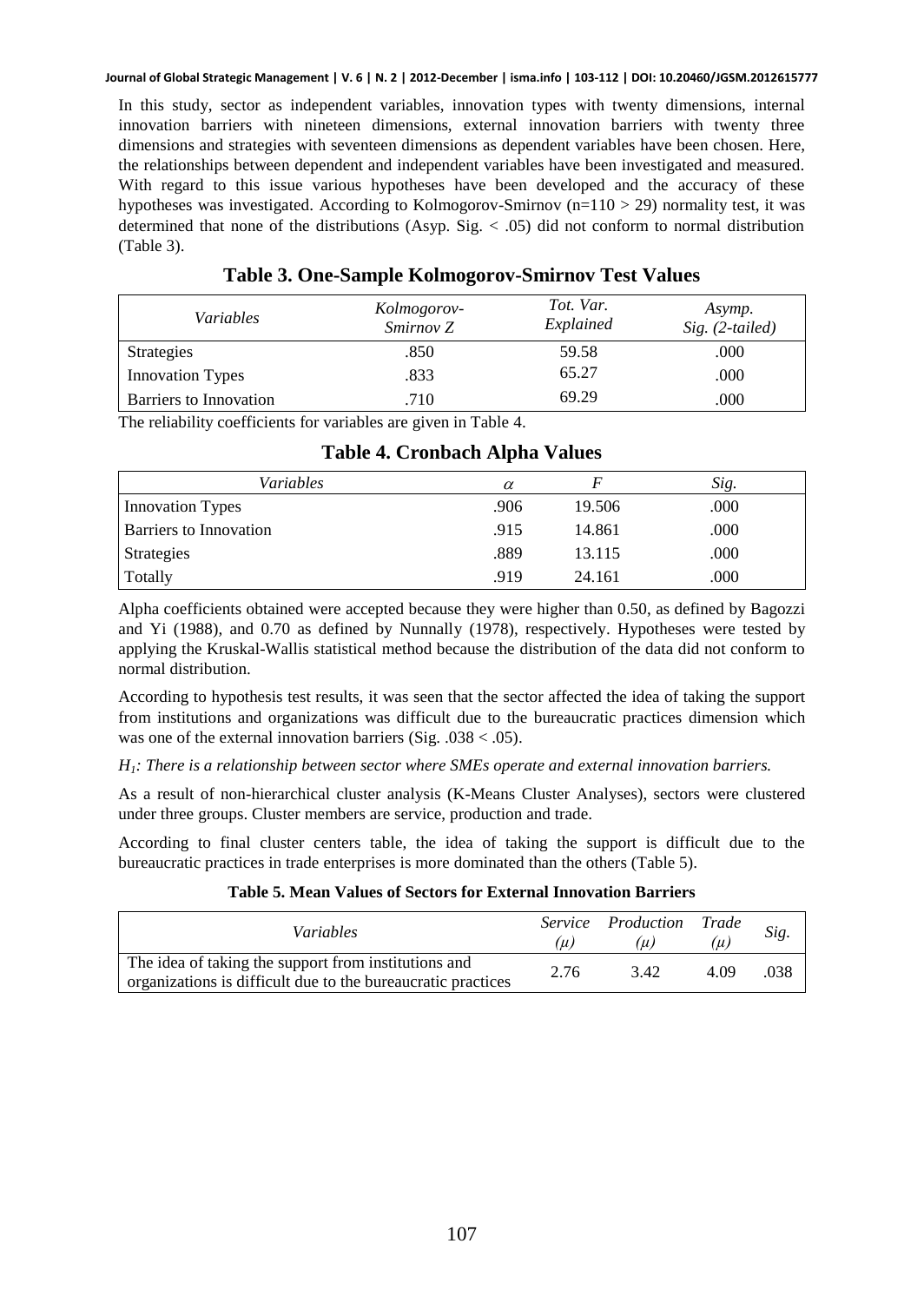According to hypothesis test results, it was seen that the sector affected the resistance of employees to innovation dimension which was one of the internal innovation barriers (Sig.  $.003 < .05$ ).

*H2: There is a relationship between sector where SMEs operate and internal innovation barriers.* 

According to final cluster centers table, the resistance of employees to innovation is higher in trade enterprises than the others (Table 6); that is, employees in trade business are more anti-innovation than the others.

|  |  |  |  |  | <b>Table 6. Mean Values of Sectors for Internal Innovation Barriers</b> |  |
|--|--|--|--|--|-------------------------------------------------------------------------|--|
|--|--|--|--|--|-------------------------------------------------------------------------|--|

| Variables                                 | <i>Service</i><br>$\mu$ | Production | Trade<br>i u i | Sig. |
|-------------------------------------------|-------------------------|------------|----------------|------|
| The resistance of employees to innovation | .82                     | 2.63       | 3.45           | .003 |

According to hypothesis test results, it was seen that the sector affected at least one product patent belonging to SMEs (Sig.  $.033 < .05$ ) and to keep the records of the process time (Sig.  $.005 < .05$ ) dimensions which were innovation types (*product and process innovation*). Therefore;

*H3: There is a relationship between sector where SMEs operate and innovation types.* 

In final cluster centers table, it was seen that having at least one product patent and keeping the records of the process time is higher in SMEs operating in production than that of others (Table 7).

### **Table 7. Mean Values of Sectors for Innovation Types**

| <i>Variables</i>                                                      | (µ)  | <i>Service Production Trade</i><br>(µ) | (µ)  | Sig. |
|-----------------------------------------------------------------------|------|----------------------------------------|------|------|
| At least one product patent belonging to SMEs<br>(product innovation) | 1.81 | 3.32                                   | 2.22 | .033 |
| To keep the records of the process time (process<br>innovation)       | 2.23 | 432                                    | 3.51 | .005 |

According to hypothesis test results, it was seen that the sector affected becoming an innovation leader in sector (Sig.  $.032 < .05$ ) and showing the best performance in a narrow market (Sig.  $.006 < .05$ ) dimensions which were strategies. Therefore;

*H4: There is a relationship between sector where SMEs operate and strategies.* 

In final cluster centers table, it was seen that becoming an innovation leader and showing the best performance in a narrow market are less popular in trade business than the other sectors. Secondly, becoming an innovation leader in sector is higher in SMEs operating in production than that of others. In addition to these, showing the best performance in a narrow market is higher in SMEs operating in service than that of others (Table 8).

| <i>Variables</i>                                                       | $(\mu)$ | Service Production Trade<br>(µ) | $(\mu)$ | Sig. |
|------------------------------------------------------------------------|---------|---------------------------------|---------|------|
| To become an innovation leader in sector (prospector<br>strategy)      | 2.76    | 4.20                            | 1.56    | .032 |
| To show the best performance in a narrow market<br>(defender strategy) | 3.93    | 3.36                            | 189     | .006 |

#### **Table 8. Mean Values of Sectors for Strategies**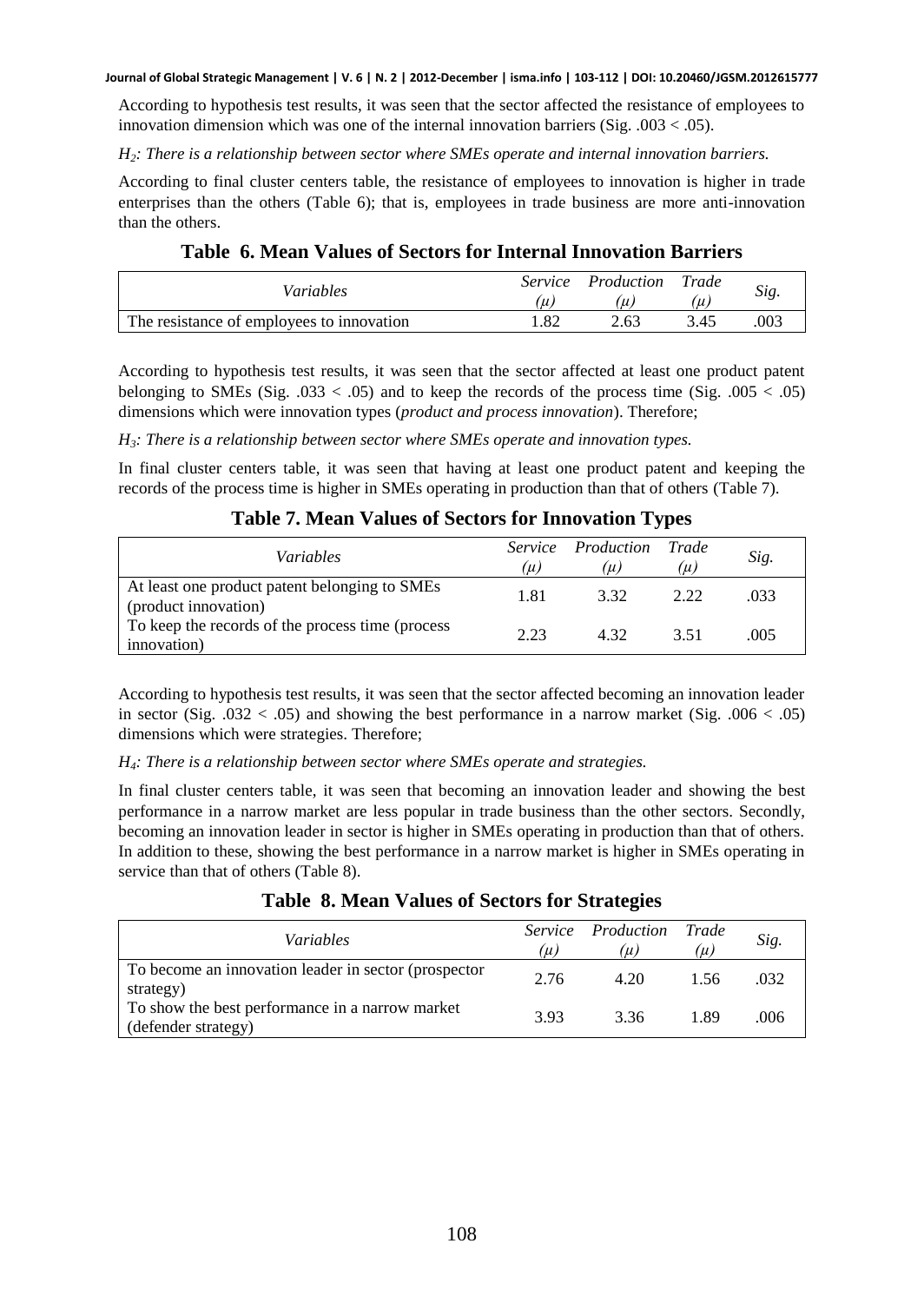This survey, which is conducted on SMEs in Burdur, Turkey survived relations among the characteristics of SMEs and strategies, innovation types and innovation barriers. The most striking result to emerge from data is that there are some relations among sector in which SMEs operate and external and internal innovation barriers, innovation types and strategies which is followed by SMEs. Therefore,  $H_1$  (*there is a relationship between sector and external innovation barriers*),  $H_2$  (*there is a relationship between sector and internal innovation barriers*), H<sub>3</sub> (*there is a relationship between sector and innovation types*) and H4 (*there is a relationship between sector and strategies*) are supported. According to Demirbaş (2005) lack of government's R&D and technology policy from *formal barriers*; "Informal economy's negative impact on investment" from *informal barriers*; "high cost of innovation" and "lack of appropriate source of finance" from *environmental barriers* and "lack of qualified personnel" from *skill barriers*, are the most important variables, and they have a significant effect on the entrepreneurs' innovation decisions in Turkey.

According to Örücü at all (2011), as the number of employees increases, the success of making innovation for businesses also increases, making innovation does not show differences according to the formal structure of SMEs and the share of expenditure devoted to R&D plays an important role in determining innovation strategies.

Çalıpınar and Baç (2007) have found a negative relationship between the number of employees, age of business and the number of innovation. Except for average R&D expenditure, there is a significant relation between other factors and the number of innovation.

Zhu and his colleagues (2011) compared the results of research the five key institution-based barriers to innovation in China: (1) competition fairness, (2) access to financing, (3) laws and regulations, (4) tax burden, and (5) support systems. These findings enhance the institution-based view of entrepreneurship by shedding light on how institution-based barriers affect innovation in SMEs.

According to Kenny and Reedys (2007) were asked whether their company's innovation strategy was proactive, reactive, pre-emptive or any combination of same. The most common strategy was proactive (*n:* 15), followed by reactive (*n:* 7). Two companies used both strategies while one company used all three strategies (proactive, reactive and pre-emptive).

Silva, Leitão and Raposo's (2007) study aims to identify the barriers to innovation that influence the innovation capability of Portuguese industrial firms. The results provide insights that high innovation costs have a negative and significant effect on the innovation propensity.

However, this survey is conducted on SMEs in Burdur, Turkey; findings might not be transferable to all SMEs in Turkey. Thus, it is recommended that further researches can be conducted on small-scale organizations and, also in different cities and countries for the generalizability of findings. This study provides an important theoretical insight into the innovation barriers encountered by SMEs, and presents empirical evidence to the innovation literature from Turkish SMEs in Burdur. As the findings of this research highlight some obstacles for Turkish SMEs, it also contributes to the developing country literature. In addition, in this study a particular sector is not focused due to the relatively limited number of small and medium sized enterprises in Burdur.

Innovation plays a significant role in today's business environment due to rapid globalization, advances in technologies and rapid change in consumers' demands. SMEs implementing the innovation activities find and benefit from new product and market opportunities. These SMEs develop in changing business environments and investigate the market for new opportunities. Moreover, These SMEs have many products or services and promote creativity and productivity. These SMEs prioritize new product development and innovation to meet new and changing customer needs and demands and to create new demands.

As a result of the findings, it was found that SMEs operating in Burdur implement the prospector and defender strategies. In prospector strategy, SMEs want to become an innovation leader in their sector. In defender strategy, SMEs want to try to reach the best performance in the field of a relatively narrow product-market. It is important to determine the innovation barriers. The results indicate the internal and external barriers. Internal barriers include the resistance of employees to innovation within SMEs. External barriers include the idea of taking the support from institution and organization is difficult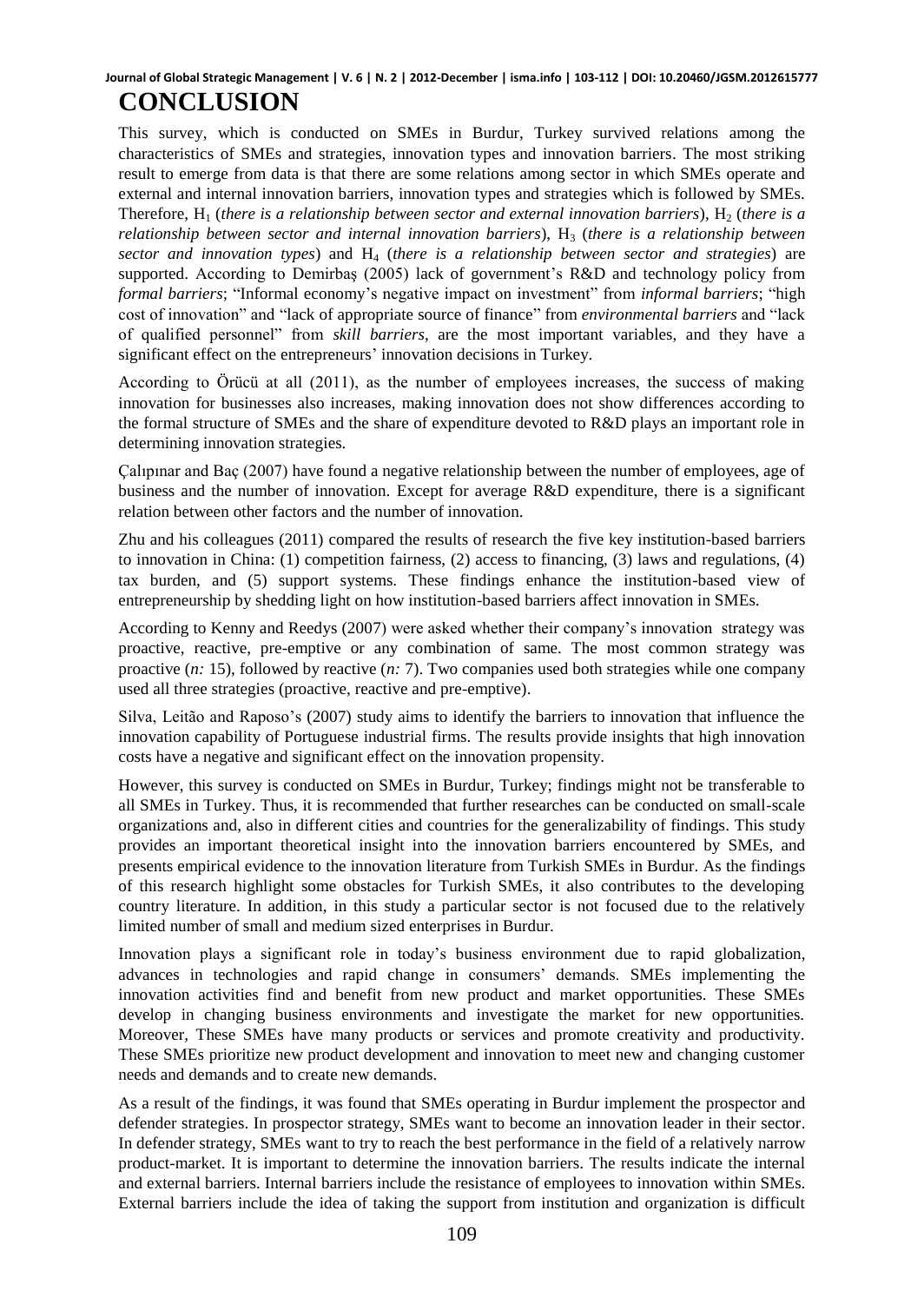because of the bureaucratic practices. In addition to these results, there are two types of innovation applied in SMEs. One is product innovation, the other is process innovation. In product innovation, SMEs have at least one product patent. In process innovation, SMEs keep the records of process time.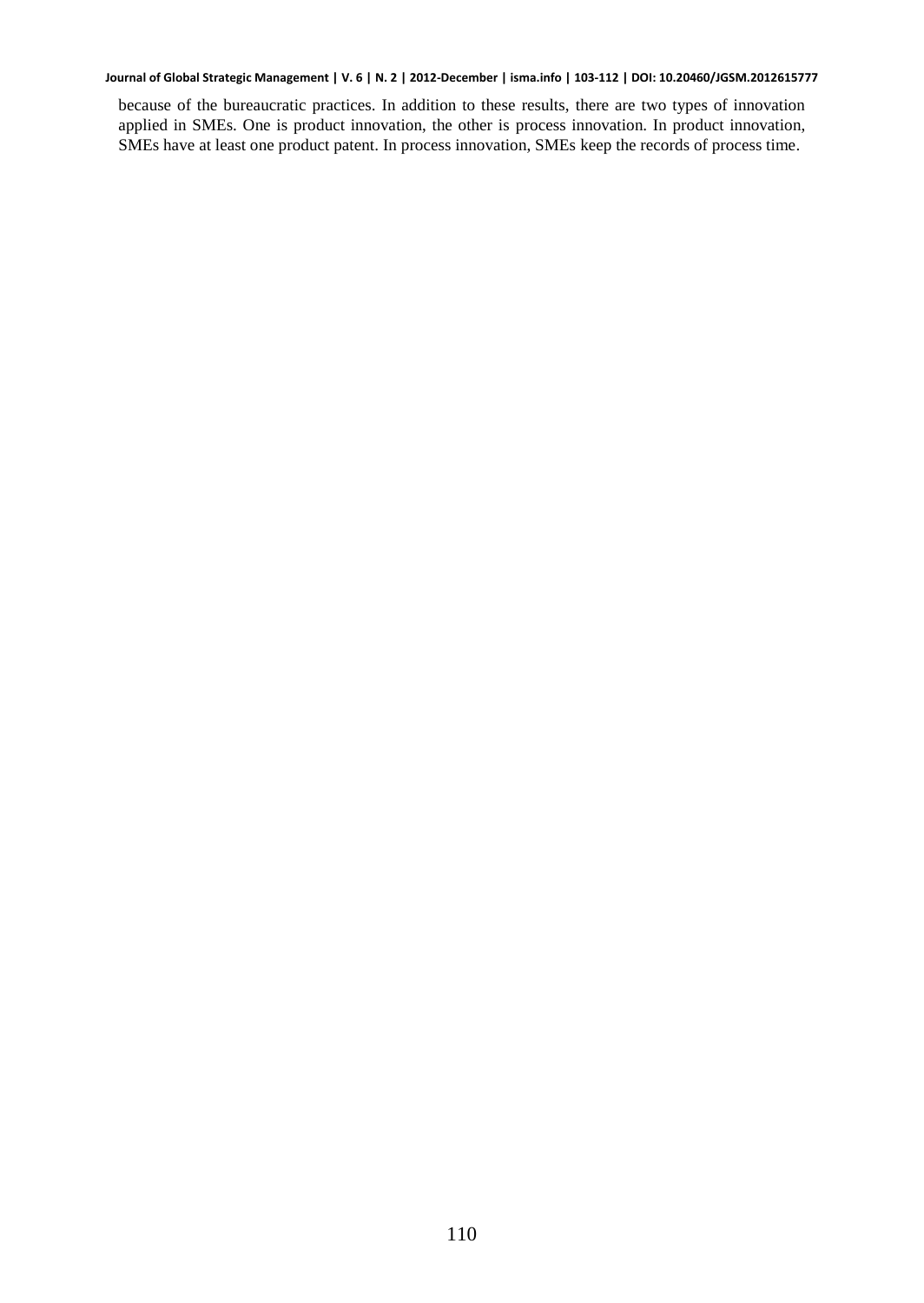Antonioli, D., Mazzanti, M., Pini, P. and Tortia, E. (2004), Adoption of techno-organizational innovations, and industrial relations in manufacturing firms: An analysis for a local industrial system. *Economia Politica*, 21 (1).

Bagozzi, R. P., Yi, Y. (1988), On the evaluation of structural equation models. *Journal of the Academy of Marketing Science*, Spring-16, pp. 74-94.

Cansız, M. (2008), Türkiye'de Kobiler ve KOSGEB, DPT Uzmanlık Tezleri, Ankara, Yayın No. 2782: 5.

Carlson, C. R. and Wilmot, W. W. (2006), Innovation: The five disciplines for creating what customers want. *Crown Publishing Group*, NY.

Cormican, K. and O'sullġvan, D. (2004), Auditing best practice for effective product innovation management. *Technovation*.

Croteau, A. M., Bergeron, F. (2001), An information technology trilogy: Business strategy, technological deployment and organizational performance, *Journal of Strategic Information Systems 10*, PII: S0963-8687 (01) 00044-0, pp. 77–99.

Çalıpınar, H. and Baç, U. (2007), The factors effectıng the realızatıon of ınnovatıon ın smes and a fıeld survey, *Ege Academic Review*, 7 (2), pp. 445–458.

Demirbaş, D. (2005), How do Entrepreneurs Perceive Barriers to Innovation? Empirical Evidence from Turkish SMEs. *Newcastle Business School, Northumbria University, Newcastle upon Tyne*, NE1 8ST, UK.

Dengiz, B. and Belgin, Ö. (2007), KOBİ'lerin iş süreçlerinde inovasyon: Benzetimin rolü. *IV. KOBİ'ler ve Verimlilik Kongresi Kongre Kitabı*, 7-8 Aralık 2007, (Ed.: Gençyılmaz, G.) İstanbul: İstanbul Kültür Üniversitesi Yay.

Ecevit, S., Işık, Z. and Işık, Ö. (2011), İnovasyon ve stratejik yönetim sinerjisi: Stratejik inovasyon. *CBÜ Sosyal Bilimler Dergisi*, 9 (2), pp. 538–559.

Fatoki, O. O. (2011), The impact of human, social and financial capital on the performance of small and medium-sized enterprises (SMEs) in South Africa. Kamla-Raj 2011. *J Soc Sci*, ISSN 0971-8923, 29 (3): 193-204.

Günay, Ö. (2007), Kobi'lerde yenilik türlerinin analizi ve yenilik engellerinin belirlenmesine yönelik bir araştırma. *İstanbul Üniversitesi, Sosyal Bilimler Enstitüsü, İşletme Anabilim Dalı, İşletme Yönetimi ve Organizasyon Bilim Dalı, Yüksek Lisans Tezi*, s. 32-33.

Hadjimanolis, A. (1999), Barriers to innovation for SMEs in a small less developed country (Cyprus). *Technovation 19*, pp. 37.

Hambrick, D. C. (1983), Some tests of the effectiveness and functional attributes of Miles and Snow's strategic types. *Academy of Management Journal*, Vol. 26, No: 1, pp. 5–26.

Kenny B. and Reedy E. (2007), "The Impact of Organizational Culture Factors on Innovation Levels in SMEs: An Empirical Investigation", *The Irish Journal of Management,* 5,(17), pp.119‐142

Leskovar, S. G. and Bastic, M. (2007), Differences in organizations' innovation capability in transition economy: Internal aspect of the organizations' strategic orientation. *Technovation 27*, doi:10.1016/j.technovation.2007.05.012, pp. 533-546.

Miles, R. E. and Snow, C. C. (2003), Organizational strategy, structure, and process. *Stanford University Press*, Stanford, California, p. 29.

Mone, M. A., McKinley, W. and Barker III, V. L. (1998), Organizational decline and innovation: A contingency framework. *Academy of Management Review*, 23 (1), pp.115-132.

Nunally, J. C. (1978), Psychometric theory. *McGraw-Hill*, ISBN 0070474656, 2nd Ed., NY.

Oslo Guide. (2005), Yenilik verilerinin toplanması ve yorumlanması için ilkeler. *OECD ve Eurostat ortak yayımı*. 3. Baskı,